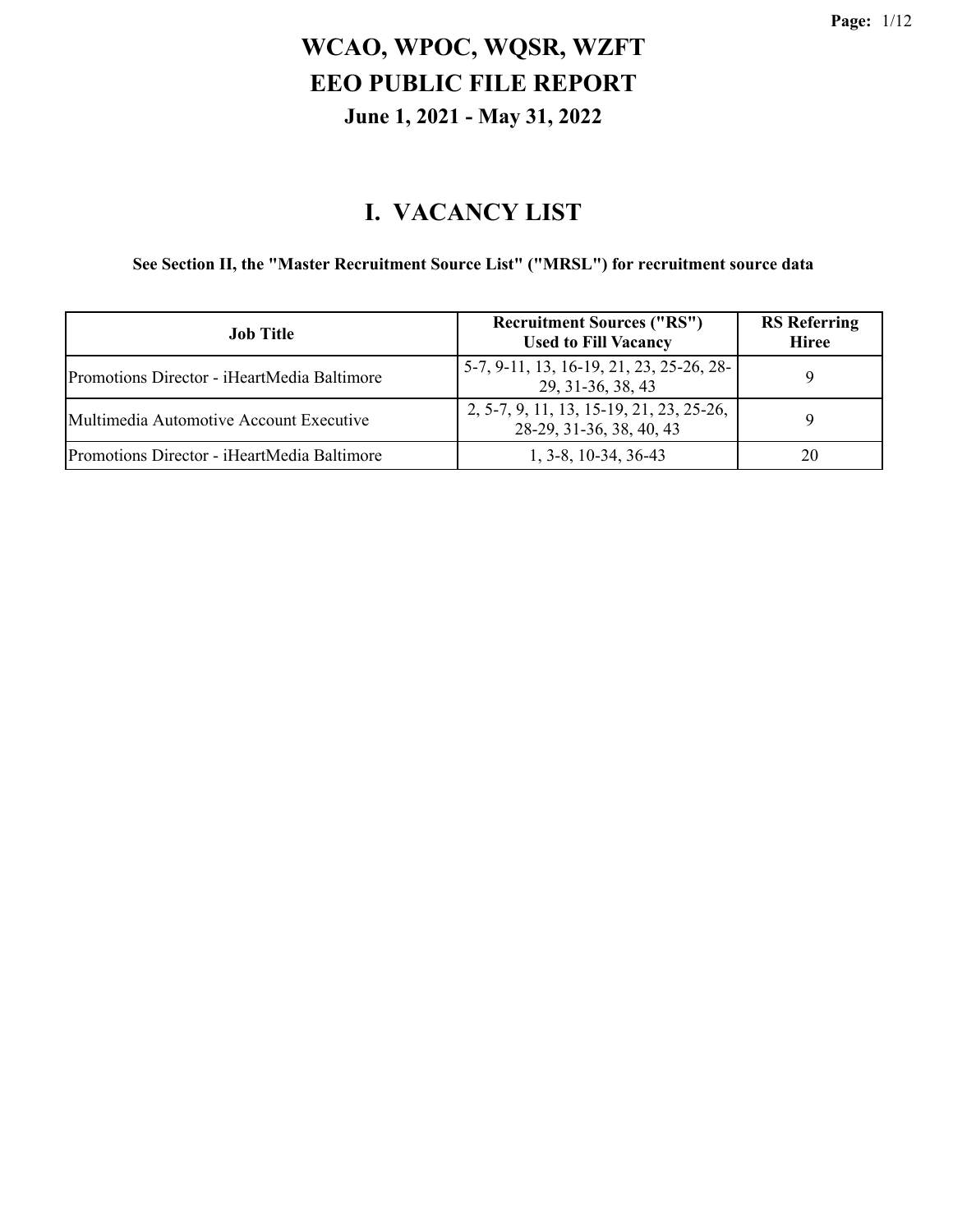| <b>RS</b><br><b>Number</b> | <b>Source Entitled</b><br>to Vacancy<br><b>RS</b> Information<br><b>Notification?</b><br>(Yes/No)                                                                                                                                        |   | <b>No. of Interviewees</b><br><b>Referred by RS</b><br>Over<br><b>Reporting Period</b> |  |
|----------------------------|------------------------------------------------------------------------------------------------------------------------------------------------------------------------------------------------------------------------------------------|---|----------------------------------------------------------------------------------------|--|
| $\mathbf{1}$               | Asian Women's Self Help Association<br>1140 Connecticut Avenue Suite 1200<br>Washington DC, Washington 20036<br>Phone: 202-683-2019<br>Url: http://www.ashaforwomen.org<br>Email: coordinator@ashaforwomen.org<br><b>Career Services</b> | N | $\boldsymbol{0}$                                                                       |  |
| $\overline{2}$             | <b>Baltimore Vet Center</b><br>1777 Reisterstown Road Suite 199<br>Baltimore, Maryland 21208<br>Phone: 410-764-9400<br>Url: http://www.2.va.gov<br>Fax: 1-410-764-7780<br>Paula Wolff                                                    | N | $\boldsymbol{0}$                                                                       |  |
| 3                          | <b>Bowie State University</b><br>14000 Jericho Park Road<br>Bowie, Maryland 20715<br>Phone: 301-860-4000<br>Url: http://www.bowiestate.edu<br>Dale Oneil<br><b>Manual Posting</b>                                                        | N | $\boldsymbol{0}$                                                                       |  |
| $\overline{4}$             | Columbia School of Broadcasting<br>3947 University Drive<br>Fairfax, Virginia 22030<br>Phone: 703-591-6000<br>Url: http://www.columbiaschoolbroadcas.com<br>Email: cujcareers@columbia.edu<br>Fax: 1-703-591-6147<br>William Butler      | N | $\boldsymbol{0}$                                                                       |  |
| 5                          | Community College of Baltimore<br>800 South Rolling Road<br>Baltimore, Maryland 21228<br>Phone: 443-840-4435<br>Email: careerservices@ccbcmd.edu<br>Sarah Holiday                                                                        | N | $\boldsymbol{0}$                                                                       |  |
| 6                          | Community of Hope<br>1717 Massachusetts Avenue NW Suite 805<br>Washington, District of Columbia 20036<br>Phone: 202-407-7750<br>Url: http://www.communityofhopedc.org/<br>Email: hr@cohdc.org<br><b>Brittany Simpson</b>                 | Y | $\boldsymbol{0}$                                                                       |  |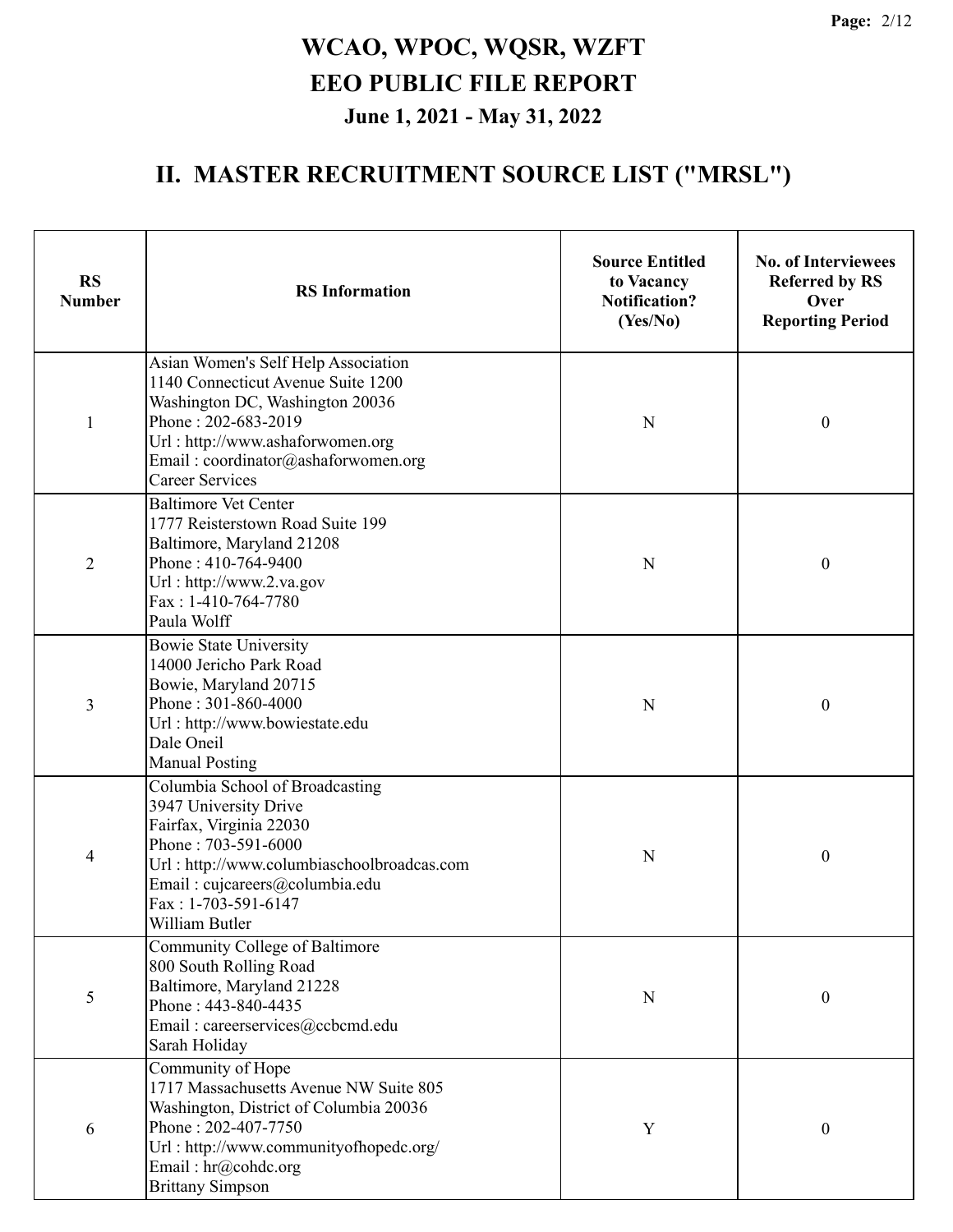| <b>RS</b><br><b>Number</b> | <b>RS</b> Information                                                                                                                                                                                                                               | <b>Source Entitled</b><br>to Vacancy<br><b>Notification?</b><br>(Yes/No) | <b>No. of Interviewees</b><br><b>Referred by RS</b><br>Over<br><b>Reporting Period</b> |
|----------------------------|-----------------------------------------------------------------------------------------------------------------------------------------------------------------------------------------------------------------------------------------------------|--------------------------------------------------------------------------|----------------------------------------------------------------------------------------|
| $\tau$                     | <b>Connecticut School of Broadcasting</b><br>611 Route 46 West, Suite 102<br>Hasbrouck, New Jersey 7642<br>Phone: 201-288-7900<br>Url: http://www.gocsb.com<br>Email: Efierstein@gocsb.com<br>Fax: 1-201-288-7901<br>Micahel Ryan                   | Y                                                                        | $\boldsymbol{0}$                                                                       |
| $8\,$                      | Coppin State University<br>2500 W. North Avenue<br>Baltimore, Maryland 21216<br>Phone: 410-951-3000<br>Url: http://www.coppin.edu<br>Email: CareerServices@coppin.edu<br>Fax: 1-410-951-3920<br>Linda Beowie                                        | N                                                                        | $\boldsymbol{0}$                                                                       |
| 9                          | Employee Referral                                                                                                                                                                                                                                   | N                                                                        | $\overline{2}$                                                                         |
| 10                         | George Mason University<br>4400 University Drive<br>Fairfax, Vermont 22030<br>George Mason University Career Center<br><b>Manual Posting</b>                                                                                                        | N                                                                        | $\boldsymbol{0}$                                                                       |
| 11                         | George Washington University Div. of HR/Foggy Bottom<br>Campus<br>2033 K Street NW Suite 220<br>Washington DC, Washington 20052<br>Phone: 202-994-6495<br>Url: http://www.gwu.edu<br>Email: ChrisRoy@Gw.edu<br>Fax: 1-202-994-9680<br>Christine Roy | N                                                                        | $\boldsymbol{0}$                                                                       |
| 12                         | Georgetown University<br>37th and O Street NW<br>Washington DC, Washington 20057<br>Phone: 202-687-7121<br>Url: http://www.georgetown.edu<br>Allynn Powell<br><b>Manual Posting</b>                                                                 | $\mathbf N$                                                              | $\boldsymbol{0}$                                                                       |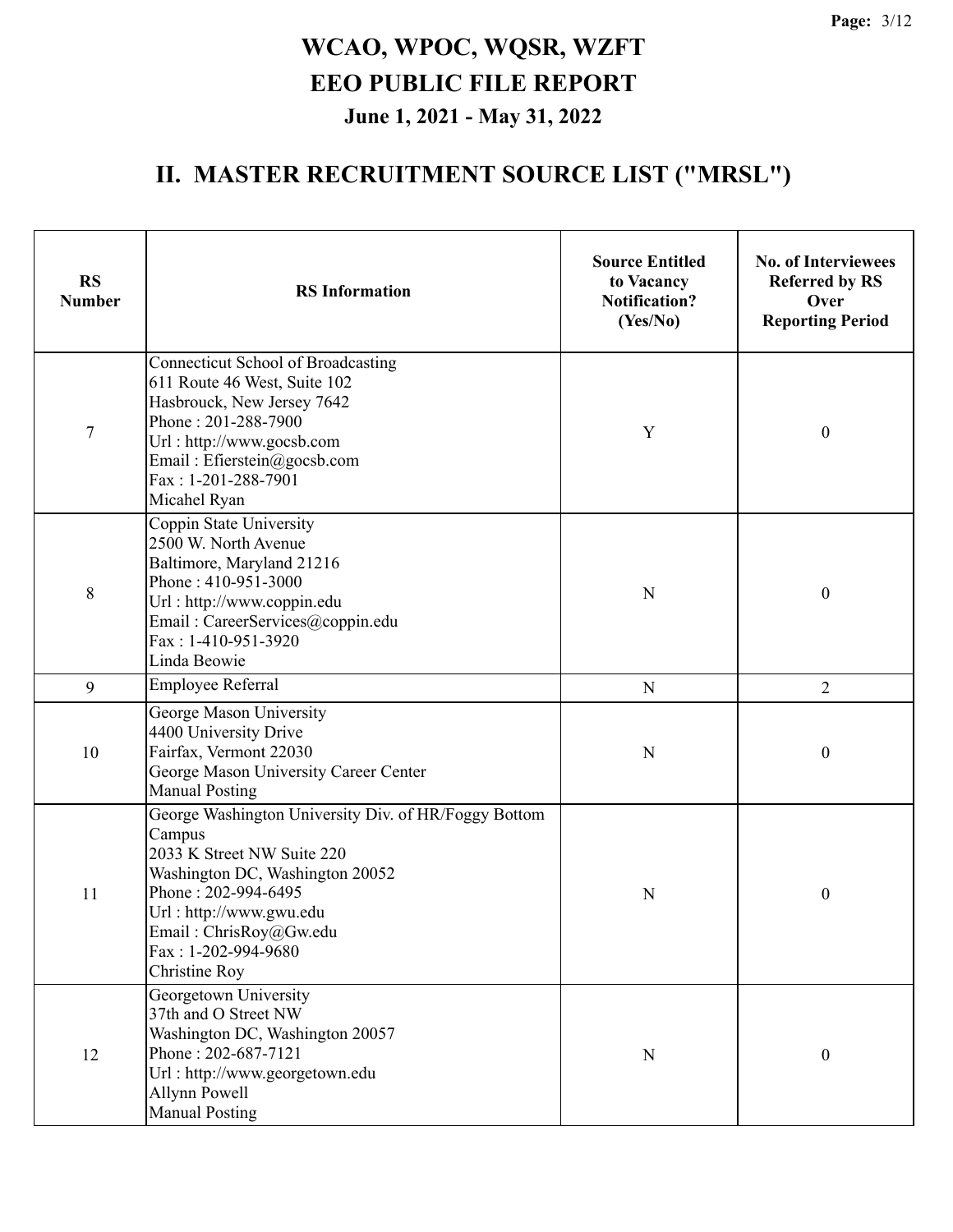| <b>RS</b><br><b>Number</b> | <b>RS</b> Information                                                                                                                                                                                                  | <b>Source Entitled</b><br>to Vacancy<br><b>Notification?</b><br>(Yes/No) | <b>No. of Interviewees</b><br><b>Referred by RS</b><br>Over<br><b>Reporting Period</b> |
|----------------------------|------------------------------------------------------------------------------------------------------------------------------------------------------------------------------------------------------------------------|--------------------------------------------------------------------------|----------------------------------------------------------------------------------------|
| 13                         | Goucher College<br>1021 Dulaney Valley Road<br>Baltimore, Maryland 21204<br>Phone: 410-337-6224<br>$n/a$ $n/a$<br><b>Manual Posting</b>                                                                                | N                                                                        | $\boldsymbol{0}$                                                                       |
| 14                         | Greater Washington Workforce Development Collaborative<br>1201 15th Street NW #430<br>Washington, Delaware 20005<br>Email: dleary@thecommunityfoundation.org<br>Greater Washington Workforce Development Collaborative | N                                                                        | $\boldsymbol{0}$                                                                       |
| 15                         | Hispanic Committee of Virginia<br>5827 Columbia Pike Suite 200<br>Falls Church, Virginia 22041<br>Phone: 703-671-5666 ext 32<br>Url: http://www.hcva.org<br>Fax: 1-703-671-2325<br>Stella Clavijo                      | N                                                                        | $\boldsymbol{0}$                                                                       |
| 16                         | Howard University<br>525 Bryant Street NW Suite 109<br>Washington DC, Washington 20059<br>Phone: 202-806-7513<br>Url: http://www.howard.edu<br>Email: Huocrecruit@gmail.com<br>$Fax: 1-202-462-4267$<br>Ladi Sanu      | N                                                                        | $\boldsymbol{0}$                                                                       |
| 17                         | iHeartMedia.dejobs.org<br>20880 Stone Oak Pkwy<br>San Antonio, Texas 78258<br>Phone: 210-253-5126<br>Url: http://www.iheartmedia.dejobs.org<br><b>Talent Acquisition Coordinator</b><br><b>Manual Posting</b>          | N                                                                        | $\boldsymbol{0}$                                                                       |
| 18                         | iHeartMediaCareers.com<br>20880 Stone Oak Pkwy<br>San Antonio, Texas 78258<br>Phone: 210-253-5126<br>Url: http://www.iheartmediacareers.com<br><b>Talent Acquisition Coordinator</b><br><b>Manual Posting</b>          | N                                                                        | $\mathbf{0}$                                                                           |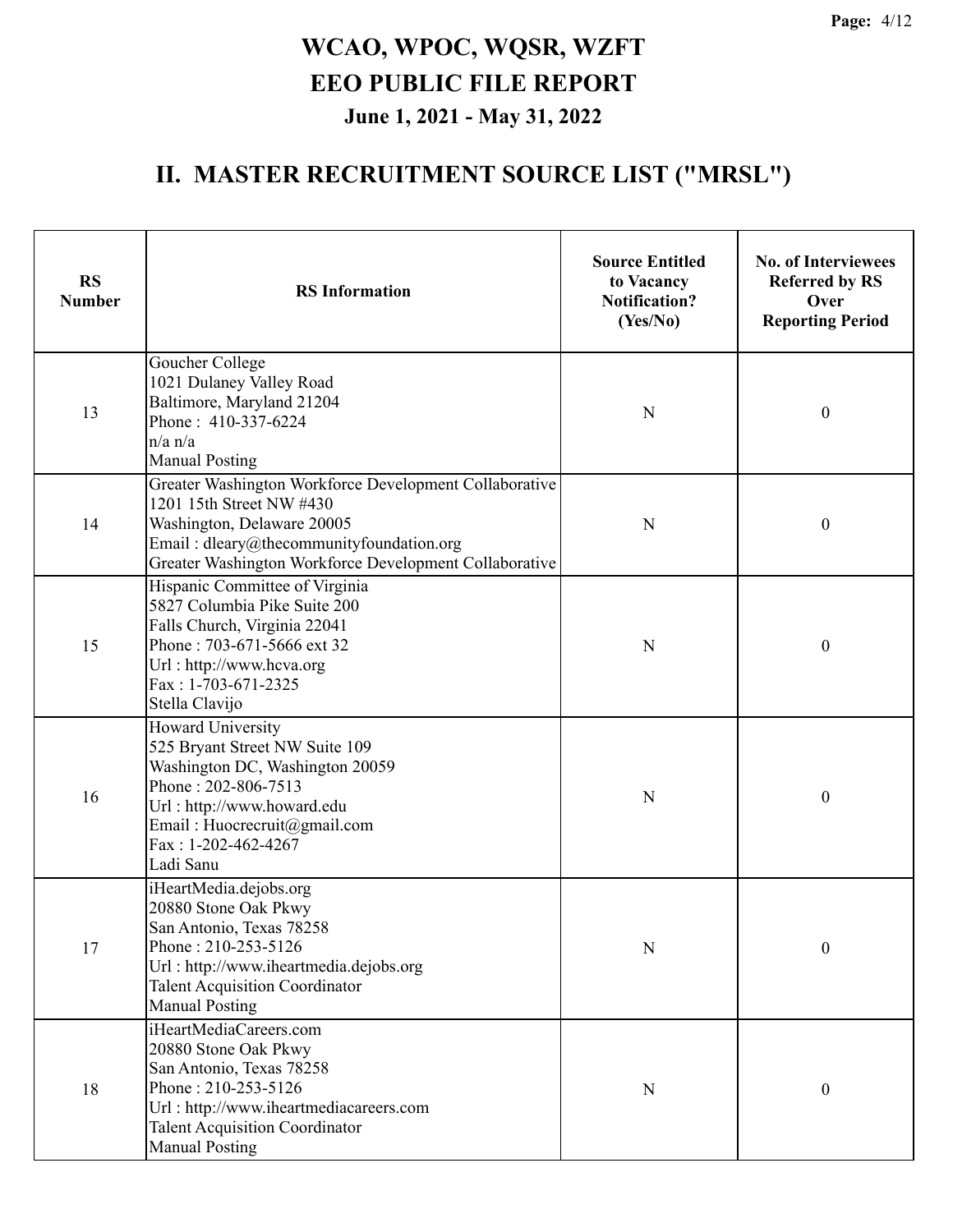| <b>RS</b><br><b>Number</b> | <b>RS</b> Information                                                                                                                                                                                                                          | <b>Source Entitled</b><br>to Vacancy<br><b>Notification?</b><br>(Yes/No) | <b>No. of Interviewees</b><br><b>Referred by RS</b><br>Over<br><b>Reporting Period</b> |
|----------------------------|------------------------------------------------------------------------------------------------------------------------------------------------------------------------------------------------------------------------------------------------|--------------------------------------------------------------------------|----------------------------------------------------------------------------------------|
| 19                         | Inside Radio<br>P.O. Box 567925<br>Atlanta, Georgia 31156<br>Phone: (800) 248-4242 x708<br>Email: kevin@insideradio.com<br>Fax: 1-877-270-3998<br>Kevin Owens                                                                                  | N                                                                        | $\boldsymbol{0}$                                                                       |
| 20                         | <b>Internal Posting</b>                                                                                                                                                                                                                        | $\mathbf N$                                                              | 1                                                                                      |
| 21                         | Japanese American Citizens League<br>1850 M Street NW Suite 1100<br>Washington DC, Washington 20036<br>Phone: 202-223-1240<br>Url: http://www.jacl.org<br>Email: policy@jacl.org<br>Fax: 1-202-296-8082<br><b>Career Services</b>              | N                                                                        | $\boldsymbol{0}$                                                                       |
| 22                         | Jewish War Vets of the USA<br>1 Ivory Crest Court<br>Baltimore, Maryland 21209<br>Phone: 410-653-5577<br>Url: http://www.jwv.org<br>Email: jwv@jwv.org<br>Fax: 1-410-653-2334<br>Erwin Burtnick                                                | N                                                                        | $\boldsymbol{0}$                                                                       |
| 23                         | Korean Community Service Center<br>7700 Little River Turnpike #406<br>Annandale, Virginia 22003<br>Phone: 703-354-6345<br>Url: http://www.kcsgw.org<br>Email: lienhickey@gmail.com<br>Fax: 1-703-354-6391<br>Lien Hickey                       | N                                                                        | $\boldsymbol{0}$                                                                       |
| 24                         | LinkedIn - automatically posted from<br>iHeartMediaCareers.com<br>1000 W Maude Ave<br>Sunnyvale, California 94085<br>Phone: 650-687-3600<br>Url: https://www.linkedin.com/company/linkedin/<br><b>Career Services</b><br><b>Manual Posting</b> | N                                                                        | $\boldsymbol{0}$                                                                       |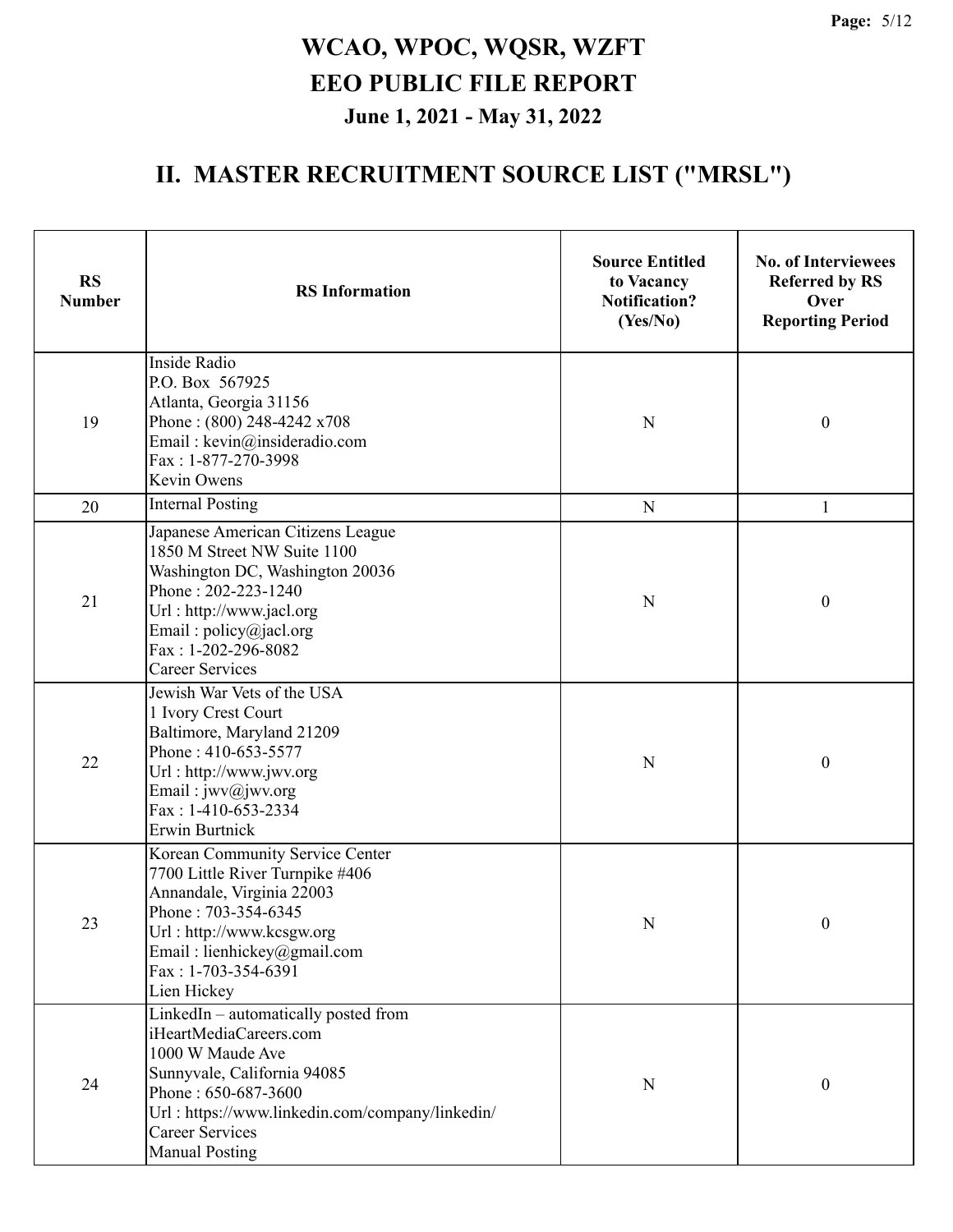| <b>RS</b><br><b>Number</b> | <b>RS</b> Information                                                                                                                                                                                                | <b>Source Entitled</b><br>to Vacancy<br><b>Notification?</b><br>(Yes/No) | <b>No. of Interviewees</b><br><b>Referred by RS</b><br>Over<br><b>Reporting Period</b> |
|----------------------------|----------------------------------------------------------------------------------------------------------------------------------------------------------------------------------------------------------------------|--------------------------------------------------------------------------|----------------------------------------------------------------------------------------|
| 25                         | Loyola University Maryland<br>4501 N. Charles Street<br>Baltimore, Maryland 21210<br>Phone: 410-617-2000<br>Email: mdemanss@loyola.edu<br>$Fax: 1-410-617-5125$<br>na na                                             | ${\bf N}$                                                                | $\boldsymbol{0}$                                                                       |
| 26                         | McDaniel College<br>2 College Hill<br>Westminister, Maryland 21157<br>Phone: 410-871-3305<br>Url: http://www.mcdaniel.edu/undergraduate/the-mcdaniel<br>Email: CEO@mcdaniel.edu<br>na na                             | N                                                                        | $\boldsymbol{0}$                                                                       |
| 27                         | Montgomery College<br>RA 108 51 Mannakee<br>Rockville, Maryland 20850<br>Phone: 240-567-5062<br>Url: http://cms.montgomerycollege.edu<br>Email: beth.reilly@montgomerycollege.edu<br>Career Services                 | N                                                                        | $\boldsymbol{0}$                                                                       |
| 28                         | Morgan State University<br>1700 East Cold Spring Lane<br>Baltimore, Maryland 21251<br>Phone: 443-885-3333 x3110<br>Email: careers@morgan.edu<br>Fax: 1-443-885-8267<br>Earlene Goodson                               | N                                                                        | $\boldsymbol{0}$                                                                       |
| 29                         | National Association of Broadcasters<br>1771 N Street NW<br>Washington, District of Columbia 20036<br>Phone: 202-429-5498<br>Email: nmann@nab.org<br>Fax: 1-202-429-5343<br><b>Career Services</b>                   | $\mathbf N$                                                              | $\boldsymbol{0}$                                                                       |
| 30                         | National Council of Negro Women<br>633 Pennsylvania Avenue NW<br>Washington DC, Washington 20005<br>Phone: 202-737-0120<br>Url: http://www.ncnw.org<br>Email: info@ncnw.org<br>Fax: 1-202-737-0476<br>Cassandra Wint | N                                                                        | $\boldsymbol{0}$                                                                       |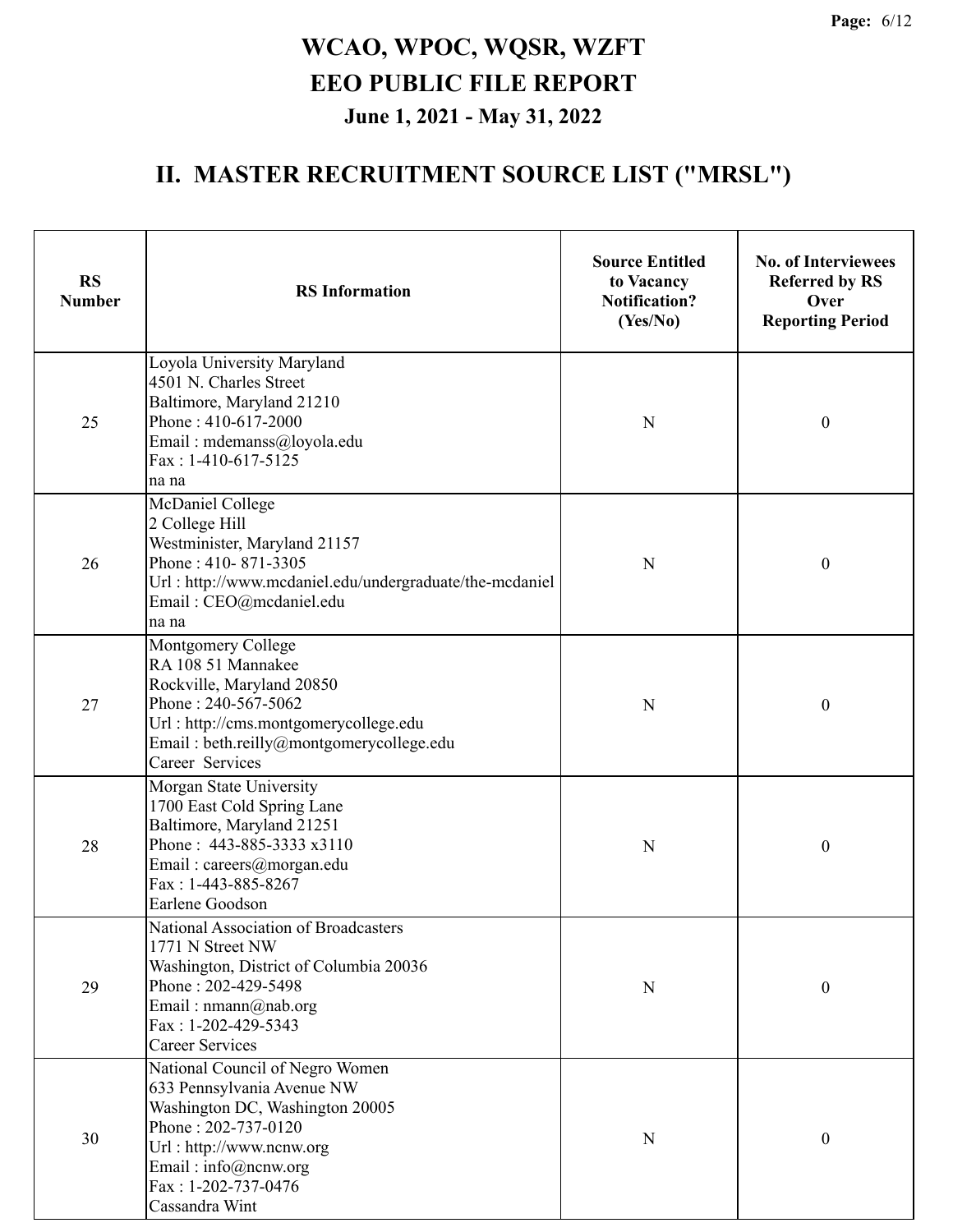| <b>RS</b><br><b>Number</b> | <b>RS</b> Information                                                                                                                                                                                                                        | <b>Source Entitled</b><br>to Vacancy<br><b>Notification?</b><br>(Yes/No) | <b>No. of Interviewees</b><br><b>Referred by RS</b><br>Over<br><b>Reporting Period</b> |  |
|----------------------------|----------------------------------------------------------------------------------------------------------------------------------------------------------------------------------------------------------------------------------------------|--------------------------------------------------------------------------|----------------------------------------------------------------------------------------|--|
| 31                         | Notre Dame of Maryland University<br>4701 North Charles Street<br>Baltimore, Maryland 21210<br>Phone: 410-532-5387<br>Url: http://www.ndm.edu/offices-and-services/career-cen<br>Email: career@ndm.edu<br>Tia Lewis                          | $\mathbf N$                                                              | $\boldsymbol{0}$                                                                       |  |
| 32                         | Omega Studios' School of Applied Recording Arts &<br>Sciences<br>5609 Fishers Lane<br>Rockville, Maryland 20852<br>Phone: 301-230-9100<br>Url: www.omegastudios.com<br>Email: robert@omegastudios.com<br>Robert Adams                        | Y                                                                        | $\boldsymbol{0}$                                                                       |  |
| 33                         | Organization of Chinese American Women<br>4641 Montgomery Avenue Suite 208<br>Bethesda, Maryland 20814<br>Phone: 301-907-3898<br>Url: http://www.ocawwomen.org<br>Email: Maryland@ocawwomen.org<br>Fax: 1-301-907-3899<br>Christina Wong Poy | N                                                                        | $\boldsymbol{0}$                                                                       |  |
| 34                         | Salisbury University<br>1101 Camden Avenue<br>Salisbury, Maryland 21801<br>Phone: 410-543-6000<br>Email: swcareer4@salisbury.edu<br>$Fax: 1-410-546-6910$<br>Daquan Mincy                                                                    | N                                                                        | $\boldsymbol{0}$                                                                       |  |
| 35                         | <b>Silver Spring Vet Center</b><br>10411 Motor City Dr. 5th Floor<br>Bethesda, Maryland 20817<br>Phone: 240-395-1428<br>Email: Wayne.Miller3@va.gov<br>Wayne Miller                                                                          | ${\bf N}$                                                                | $\mathbf{0}$                                                                           |  |
| 36                         | Stevenson University<br>1525 Greenspring Valley Road<br>Stevenson, Maryland 21153<br>Phone: 443-352-4477<br>Email: careerservices@stevenson.edu<br>Fax: 1-443-352-4475<br>n/a na                                                             | ${\bf N}$                                                                | 0                                                                                      |  |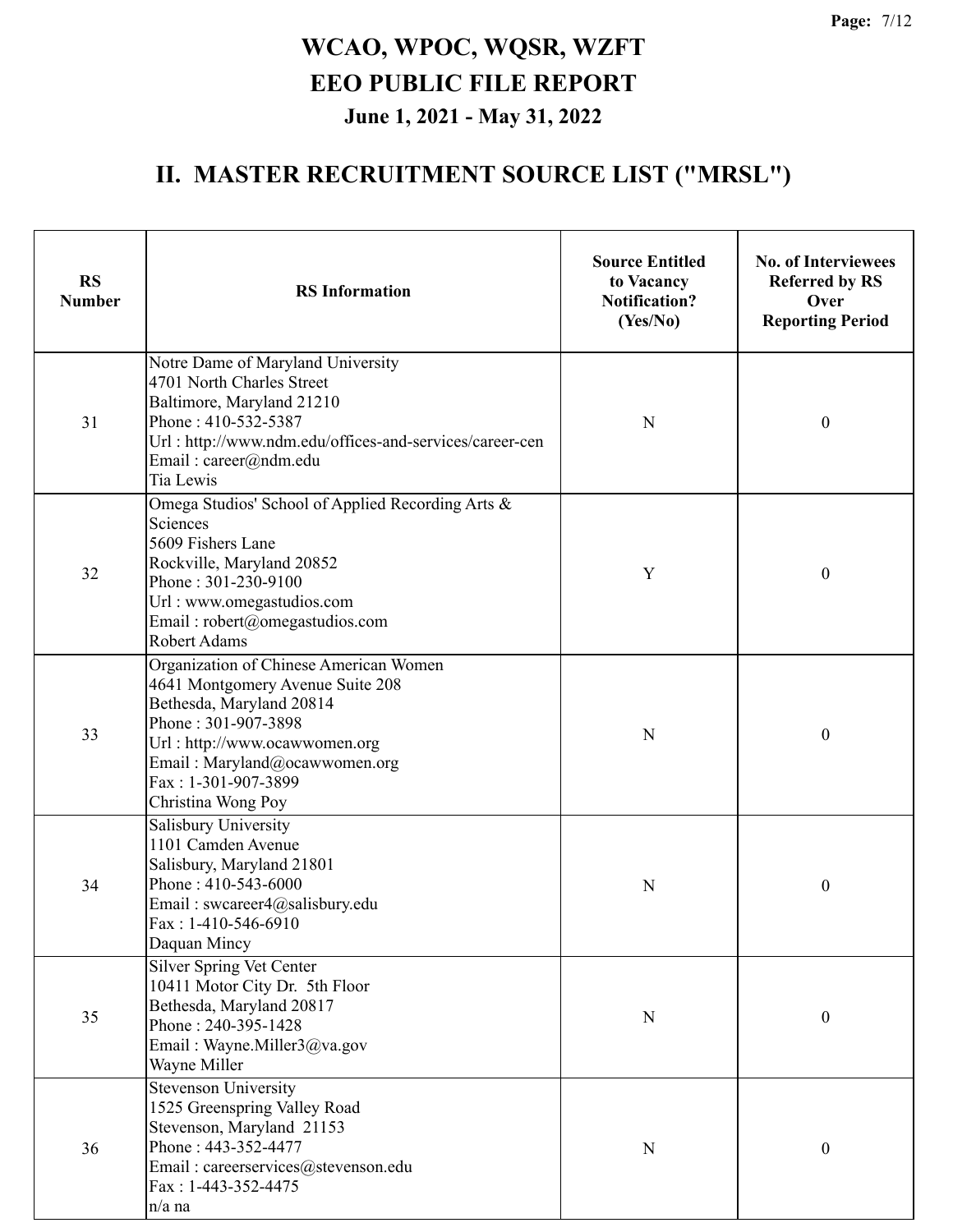| <b>RS</b><br><b>Number</b> | <b>RS</b> Information                                                                                                                                                                                         | <b>Source Entitled</b><br>to Vacancy<br><b>Notification?</b><br>(Yes/No) | <b>No. of Interviewees</b><br><b>Referred by RS</b><br>Over<br><b>Reporting Period</b> |
|----------------------------|---------------------------------------------------------------------------------------------------------------------------------------------------------------------------------------------------------------|--------------------------------------------------------------------------|----------------------------------------------------------------------------------------|
| 37                         | Towson University Career Center<br>7800 York Road Suite 206<br>Towson, Maryland 21252<br>Phone: 410-704-3459<br>Url: http://www.towson.edu/careercenter<br><b>Career Services</b><br><b>Manual Posting</b>    | N                                                                        | $\boldsymbol{0}$                                                                       |
| 38                         | <b>United Black Fund</b><br>2500 Martin Luther King Jr. Avenue SE<br>Washington DC, Washington 20020<br>Url: http://www.ubfinc.org<br>Email: UnitedBlackFund@ubfinc.org<br><b>Career Services</b>             | Y                                                                        | $\boldsymbol{0}$                                                                       |
| 39                         | University of District of Columbia<br>4200 Connecticut Ave NW<br>Washington DC, Washington 20008<br>Phone: 202-274-5800<br>Url: http://www.udc.edu<br>Email: careerservices@udc.edu<br>Lydia Williams         | N                                                                        | $\boldsymbol{0}$                                                                       |
| 40                         | University of Maryland Baltimore County<br>1000 Hilltop Circle<br>Baltimore, Maryland 21250<br>Phone: 410-455-3906<br>Email: annap@umbc.edu<br>Fax: 1-410-455-1075<br>Joan Allen                              | N                                                                        | $\boldsymbol{0}$                                                                       |
| 41                         | University of Maryland Career Center<br>3100 Hornbake Library<br>College Park, Maryland 20742<br>Phone: 301-314-0420<br>Url: http://www.careercenter.umd.edu<br>Email: ucc-recruiting@umd.edu<br>China Wilson | N                                                                        | $\boldsymbol{0}$                                                                       |
| 42                         | Women of Washington Inc.<br>2112 Century Park Ln Apt 211<br>Los Angeles, California 90067<br>Url: http://www.womenofwa.com<br>Email: info@womenofwa.com<br><b>Career Services</b>                             | N                                                                        | $\boldsymbol{0}$                                                                       |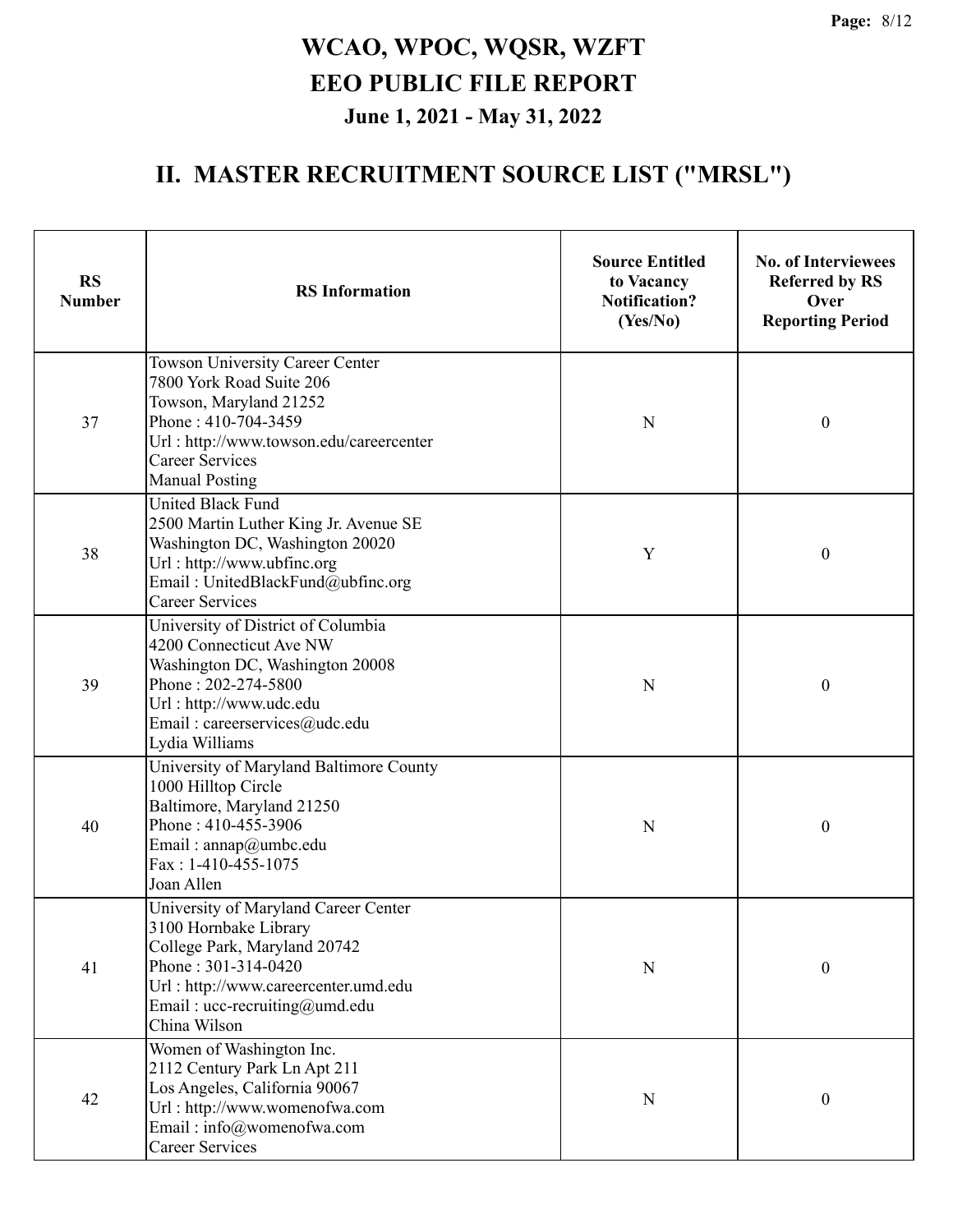| <b>RS</b><br><b>Number</b> | <b>RS</b> Information                                                                                                                                                                                        | <b>Source Entitled</b><br>to Vacancy<br><b>Notification?</b><br>(Yes/No) | <b>No. of Interviewees</b><br><b>Referred by RS</b><br>Over<br><b>Reporting Period</b> |
|----------------------------|--------------------------------------------------------------------------------------------------------------------------------------------------------------------------------------------------------------|--------------------------------------------------------------------------|----------------------------------------------------------------------------------------|
| 43                         | www.mediagignow.com<br>300 South Riverside Plaza Suite 800<br>Chicago, Illinois 60606<br>Phone: 336-553-0620<br>Url: http://www.mediagignow.com<br>Email: customerservice@mediagignow.com<br>MediaGigNow.com | N                                                                        | 0                                                                                      |
|                            | <b>TOTAL INTERVIEWS OVER REPORTING PERIOD:</b>                                                                                                                                                               |                                                                          |                                                                                        |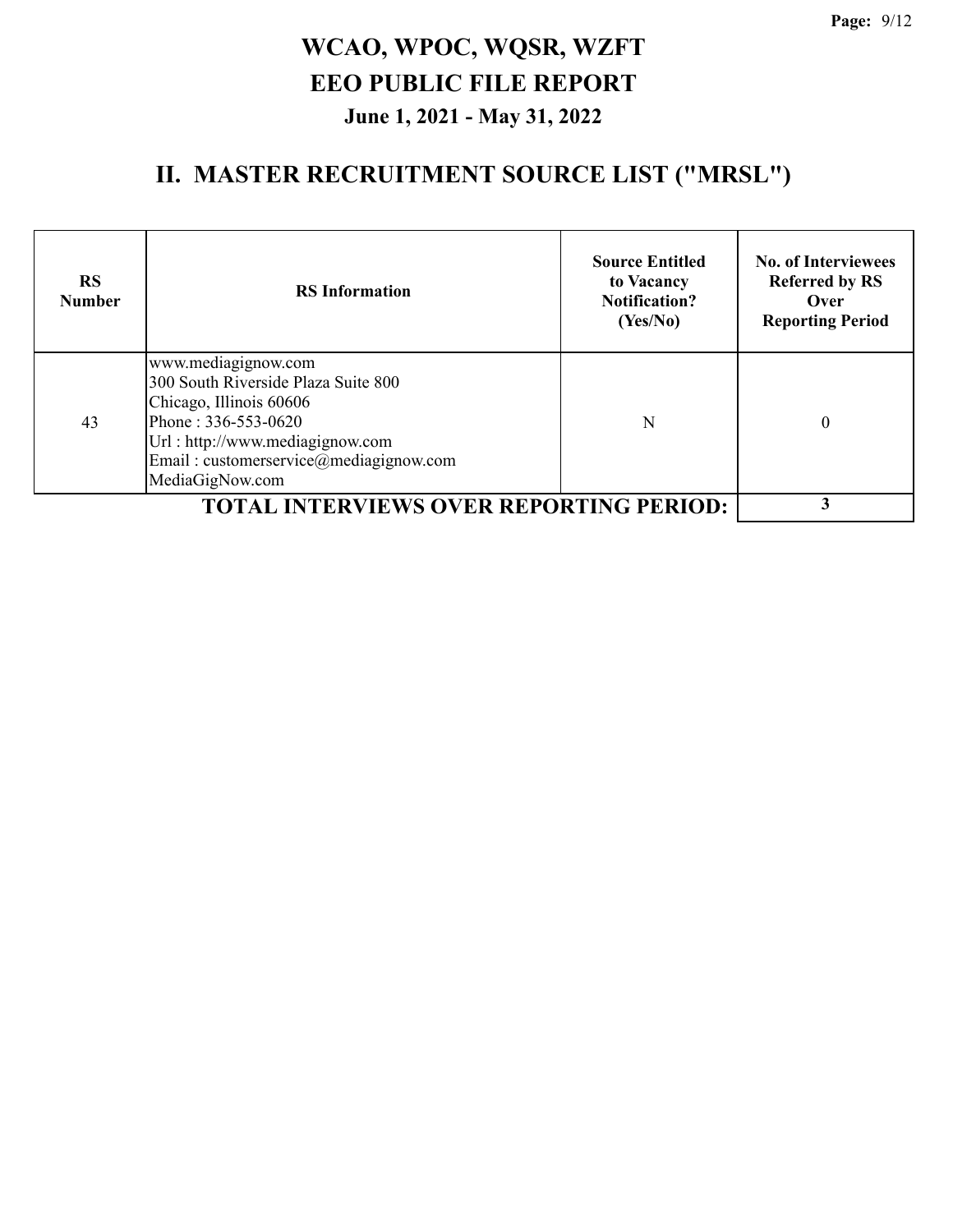#### **III. RECRUITMENT INITIATIVES**

|                | Date       | <b>Type of</b><br><b>Recruitment Initiative</b><br>(Menu Selection)                       | <b>Brief Description Of Activity</b>                                                                                                                                                                                                                                                                                                                                                                                                                                                                                                                                                                                                                                                                                                                                                                                                                                                                                                                                                                                                                                                                                        | No. of<br><b>Stations</b><br>Participants | <b>Participant Title</b> |
|----------------|------------|-------------------------------------------------------------------------------------------|-----------------------------------------------------------------------------------------------------------------------------------------------------------------------------------------------------------------------------------------------------------------------------------------------------------------------------------------------------------------------------------------------------------------------------------------------------------------------------------------------------------------------------------------------------------------------------------------------------------------------------------------------------------------------------------------------------------------------------------------------------------------------------------------------------------------------------------------------------------------------------------------------------------------------------------------------------------------------------------------------------------------------------------------------------------------------------------------------------------------------------|-------------------------------------------|--------------------------|
| 1              | 11/15/2021 | Participation in events<br>sponsored by<br>organizations<br>representing the<br>community | Annually, JA hosts an interactive virtual<br>career exploration experience for more<br>than 10,000<br>students from Baltimore County Public<br>Schools, Baltimore City Public Schools,<br><b>Howard County</b><br>Public Schools, and other communities<br>across Maryland. This year's event will<br>happen the week<br>of November 15th as students begin to<br>prepare for high school course selection.<br>During this experience we have various<br>companies set up "virtual" booths to<br>showcase what it is<br>like working at their company and the<br>industry they represent.<br>This week, our students had the<br>opportunity to explore career booths<br>from nearly 100 companies<br>that aligned with their individual career<br>goals and aspirations. For six additional<br>months, even<br>more students will have the opportunity<br>to continue exploring careers in our<br>region and learn<br>about the skills needed to thrive in these<br>jobs, so that they may solidify their<br>coursework choices<br>for high school and beyond. Specific<br>data regarding program impact is<br>forthcoming. |                                           | Program director         |
| $\overline{2}$ | 1/4/2022   | Establishment of a<br>mentoring program                                                   | Our SEU established a mentoring<br>program for junior Account<br>Executives to advance their sales<br>careers. Our senior Account Executives<br>guide the mentees (Associate Account<br>Executives), providing professional<br>development and skills, including help<br>with sales calls and procedural<br>matters, as well as help with sales events<br>and career guidance. Four<br>employees were selected to participate<br>in this year-long mentoring program.                                                                                                                                                                                                                                                                                                                                                                                                                                                                                                                                                                                                                                                       | $\overline{4}$                            | Various                  |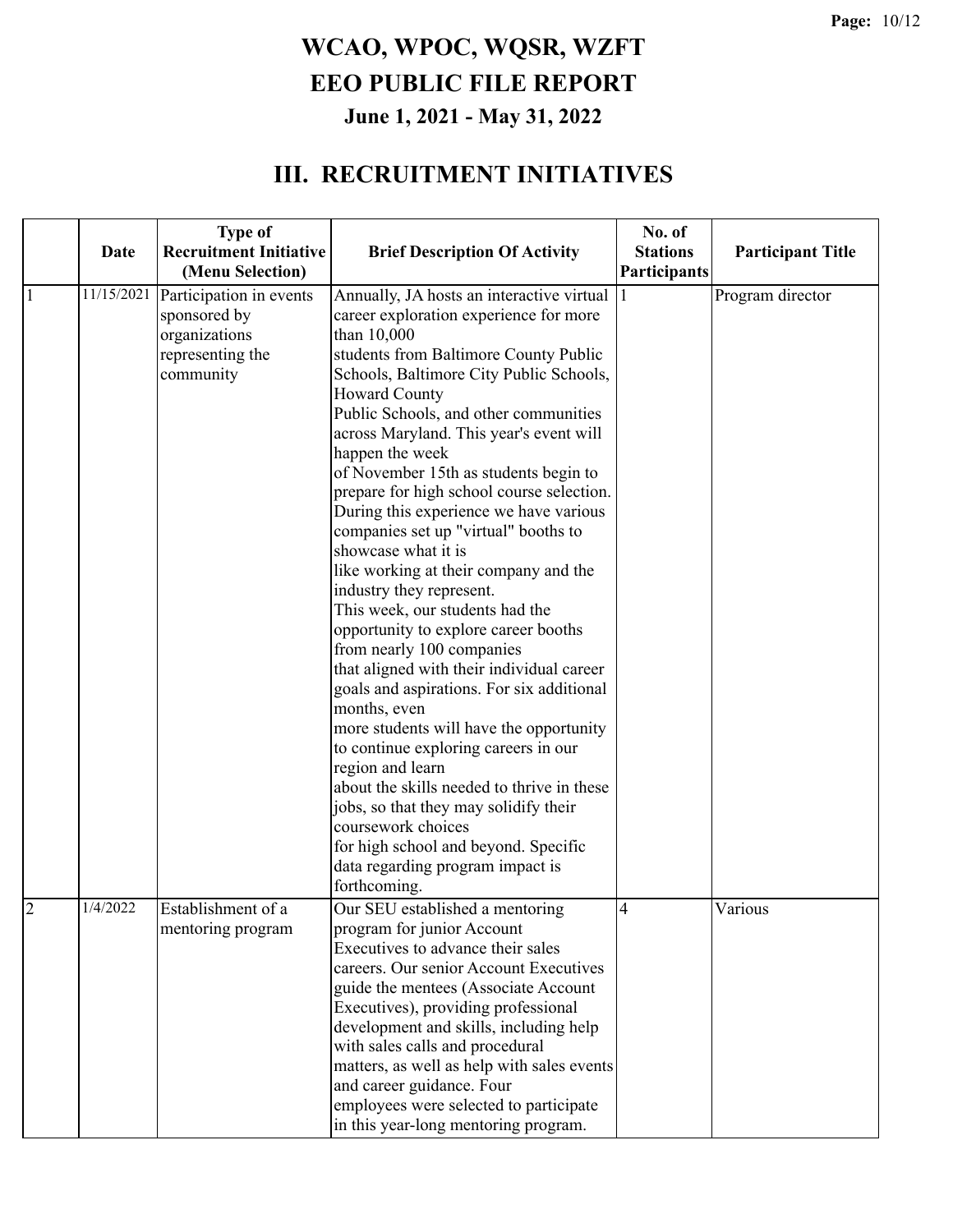#### **III. RECRUITMENT INITIATIVES**

|                | Date      | <b>Type of</b><br><b>Recruitment Initiative</b><br>(Menu Selection)                | <b>Brief Description Of Activity</b>                                                                                                                                                                                                                                                                                                                                                                                                                                                                   | No. of<br><b>Stations</b><br>Participants | <b>Participant Title</b> |
|----------------|-----------|------------------------------------------------------------------------------------|--------------------------------------------------------------------------------------------------------------------------------------------------------------------------------------------------------------------------------------------------------------------------------------------------------------------------------------------------------------------------------------------------------------------------------------------------------------------------------------------------------|-------------------------------------------|--------------------------|
| $\overline{3}$ | 3/23/2022 | Participation in events                                                            | Our SEU Vice President of Sales Jeff                                                                                                                                                                                                                                                                                                                                                                                                                                                                   |                                           | VP of sales              |
|                |           | sponsored by<br>organizations<br>representing the                                  | Spokes participated in a virtual LinkedIn<br>workshop<br>for Adelante Latina, a Baltimore-area                                                                                                                                                                                                                                                                                                                                                                                                         |                                           |                          |
|                |           | community                                                                          | 501c3 that helps High School Latinas<br>apply for, get in, and have<br>success in college as well with working<br>with college students to help prepare<br>them to get internships<br>and post-college employment. We<br>covered how to create a LinkedIn<br>profile, how to find people to<br>connect to, how to look for and apply<br>for jobs. This workshop gave the<br>students the tools they need to<br>apply the lessons presented in the                                                      |                                           |                          |
| $\overline{4}$ | 4/20/2022 | Participation in Job<br>Fairs                                                      | workshop.<br>On April 20, 2022, our SEU attended a<br>Spring Career Fair held<br>for students at the University of<br>Maryland Baltimore County campus in<br>Baltimore, MD. Approximately 50<br>students attended this job fair where<br>SEU hosted a booth and handed out<br>information on how students could<br>apply for jobs at iHeartmedia<br>particularly for sales and promotions<br>openings for which we are hiring. We<br>encouraged students to make use of the<br>iHeart Careers website. |                                           | Program director         |
| 5              | 4/25/2022 | Participation in events<br>or programs sponsored<br>by educational<br>institutions | A member of our SEU visited Towson<br>University on April 25,<br>2022 and spoke to the Business and<br>Professional Development class to<br>discuss<br>career advancement. Our staff member<br>shared her work history (starting as<br>an intern and working her way to<br>Promotions Director) and advancement<br>1n<br>the radio industry. She then participated<br>in a question-and-answer session<br>with the class.                                                                              |                                           | Program director         |